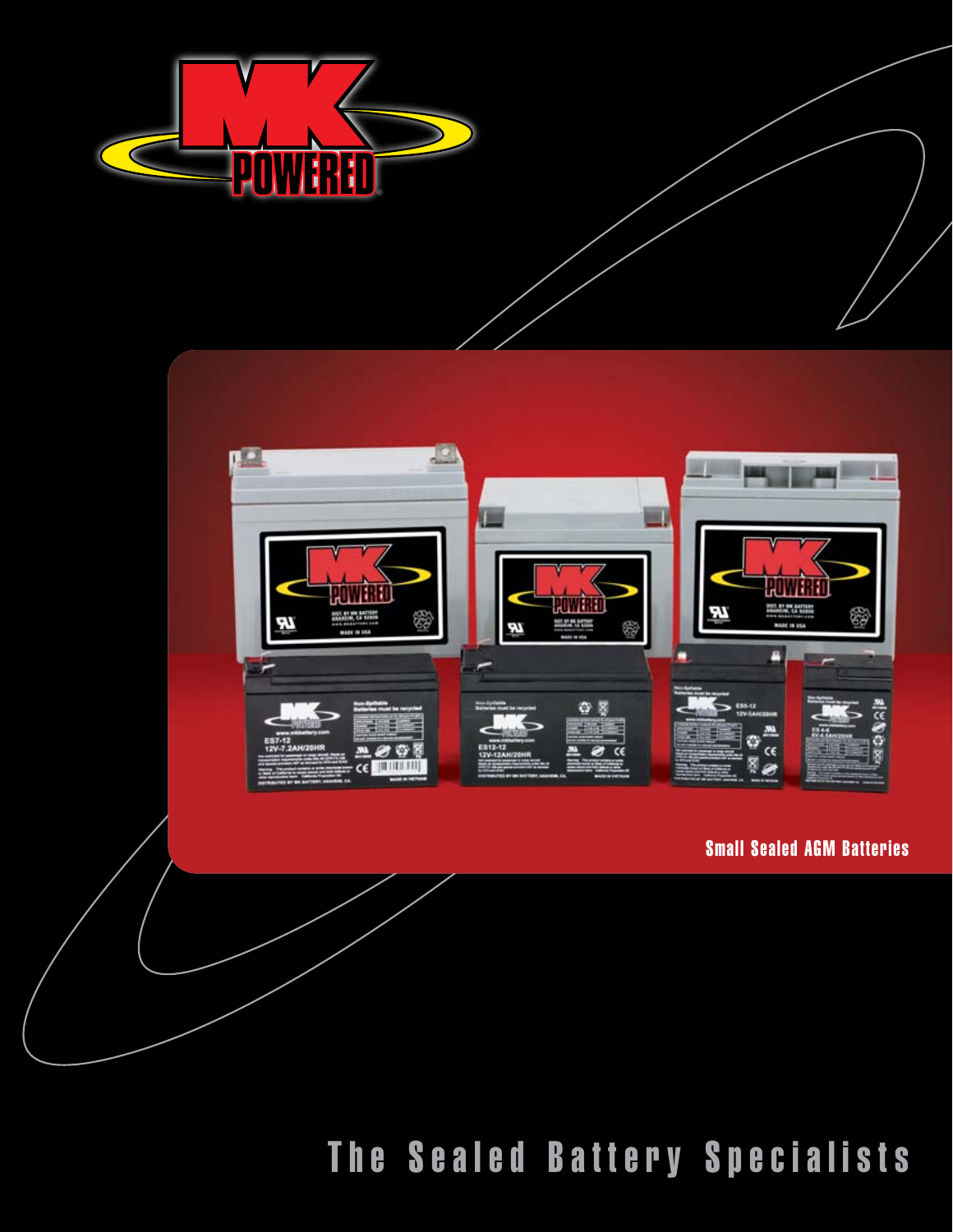| <b>4V BATTERIES</b> !<br><b>Nominal Capacity (AH)</b> |              |         |           |           |                                                                                              |        |                  |                |                 |      |                          |      |      |
|-------------------------------------------------------|--------------|---------|-----------|-----------|----------------------------------------------------------------------------------------------|--------|------------------|----------------|-----------------|------|--------------------------|------|------|
|                                                       |              |         |           |           |                                                                                              | Weight | <b>Terminal</b>  |                |                 |      | <b>Dimensions (Inch)</b> |      |      |
|                                                       | Model        | Nominal | 20hr Rate | 10hr Rate | <b>5hr Rate</b><br>  Voltage (V)   F.V. (1.75V/cell)   F.V. (1.75V/cell)   F.V. (1.75V/cell) | Ţŀ.    | lbs.             | Type           | <b>Position</b> |      | W                        | Н    | TH   |
|                                                       | ES4.5-4      |         | 4.5       | 4.275     | 3.825                                                                                        | 652    | .43 <sub>l</sub> | F2             |                 | .89  | 2.05                     | 3.70 | 3.94 |
|                                                       | <b>ES9-4</b> |         | 9         | 8.55      | 7.65                                                                                         | 1187   | 2.61             | F <sub>2</sub> | 3               | 3.98 | 1.73                     | 3.74 | 4.02 |

## 6V BATTERIES

| <b>Nominal Capacity (AH)</b> |                   |                               |                                |                                |                                      | <b>Weight</b> |       | <b>Terminal</b> |                | <b>Dimensions (Inch)</b> |      |      |           |
|------------------------------|-------------------|-------------------------------|--------------------------------|--------------------------------|--------------------------------------|---------------|-------|-----------------|----------------|--------------------------|------|------|-----------|
|                              | Model             | <b>Nominal</b><br>Voltage (V) | 20hr Rate<br>F.V. (1.75V/cell) | 10hr Rate<br>F.V. (1.75V/cell) | <b>5hr Rate</b><br>F.V. (1.75V/cell) | g.            | lbs.  | <b>Type</b>     | Position       | L                        | W    | н    | <b>TH</b> |
|                              | ES1.2-6           | 6                             | $\overline{1}$ .2              | 1.14                           | 1.00                                 | 308           | 0.68  | F1              | 2              | 3.82                     | 0.98 | 2.05 | 2.24      |
|                              | ES3-6             | 6                             | $\mathbf{3}$                   | 2.85                           | 2.55                                 | 692           | 1.52  | F <sub>1</sub>  | $\overline{2}$ | 5.28                     | 1.34 | 2.32 | 2.56      |
|                              | <b>ES3-6H</b>     | 6                             | 2.8                            | 2.66                           | 2.4                                  | 569           | 1.25  | F1              |                | 2.60                     | 1.30 | 3.82 | 4.09      |
|                              | ES3.8-6           | 6                             | 3.8                            | 3.61                           | 3.23                                 | 735           | 1.62  | F <sub>1</sub>  | íl             | 2.60                     | 1.30 | 4.65 | 4.96      |
|                              | ES4-6             | 6                             | 4.5                            | 4.275                          | 3.825                                | 908           | 2.00  | F1              |                | 2.76                     | 1.85 | 3.98 | 4.21      |
|                              | ES7-6             | 6                             | 7                              | 6.65                           | 5.95                                 | 1312          | 2.89  | F <sub>1</sub>  | $\overline{2}$ | 5.94                     | 1.34 | 3.70 | 3.94      |
|                              | ES8.2-6 S         | 6                             | 9                              | 8.55                           | 7.65                                 | 1680          | 3.70  | F1              | 8              | 3.88                     | 2.20 | 4.65 | 4.65      |
|                              | ES12-6            | 6                             | 12                             | 11.4                           | 10.2                                 | 1990          | 4.38  | F1, F2          | $\overline{2}$ | 5.94                     | 1.97 | 3.70 | 3.90      |
|                              | <b>ES12-6 RND</b> | 6                             | 13                             | 12.35                          | 11.05                                | 2179          | 4.79  | $WIRE(wi50-63)$ | 7              | 4.25                     | 2.76 | 5.51 | 5.51      |
|                              | <b>ES12-6 SQR</b> | $6\phantom{a}$                | 13                             | 12.35                          | 11.05                                | 2179          | 4.79  | WIRE(wi50-54)   | 7              | 4.25                     | 2.76 | 5.51 | 5.51      |
|                              | ES13-6            | 6                             | 13                             | 12.35                          | 11.05                                | 2179          | 4.79  | $F1 - F2 +$     | 18             | 4.25                     | 2.76 | 5.51 | 5.51      |
|                              | ES42-6            | 6                             | 42                             | 39.9                           | 35.7                                 | 6180          | 13.60 | F <sub>2</sub>  | 14             | 6.38                     | 3.46 | 6.42 | 6.69      |

|                              | <b>12V BATTERIES</b> |                               |                                |                                |                                      |        |       |                                 |                 |      |                          |      |           |
|------------------------------|----------------------|-------------------------------|--------------------------------|--------------------------------|--------------------------------------|--------|-------|---------------------------------|-----------------|------|--------------------------|------|-----------|
| <b>Nominal Capacity (AH)</b> |                      |                               |                                |                                |                                      | Weight |       |                                 | <b>Terminal</b> |      | <b>Dimensions (Inch)</b> |      |           |
|                              | <b>Model</b>         | <b>Nominal</b><br>Voltage (V) | 20hr Rate<br>F.V. (1.75V/cell) | 10hr Rate<br>F.V. (1.75V/cell) | <b>5hr Rate</b><br>F.V. (1.75V/cell) | g.     | lbs.  | <b>Type</b>                     | <b>Position</b> | L    | W                        | н    | <b>TH</b> |
|                              | ES0.8-12             | 12                            | 0.7                            | 0.665                          | 0.595                                | 370    | 0.82  | $WIRE(wi50-10)$                 | 15              | 3.78 | 0.98                     | 2.44 | 2.44      |
|                              | ES1.2-12             | 12                            | 1.2                            | 1.14                           | 1.02                                 | 596    | 1.31  | F <sub>1</sub>                  | 4               | 3.82 | 1.69                     | 2.09 | 2.32      |
|                              | ES1.9-12             | 12                            | 2.3                            | 2.185                          | 1.96                                 | 1060   | 2.34  | F <sub>1</sub>                  | $\overline{2}$  | 7.01 | 1.34                     | 2.36 | 2.60      |
|                              | <b>ES2-12SLM</b>     | 12                            | 1.8                            | 1.7                            | 1.53                                 | 762    | 1.68  | F <sub>1</sub>                  | 12              | 5.91 | 0.79                     | 3.54 | 3.54      |
|                              | ES2.3-12V            | 12                            | 2.1                            | 1.9                            | 1.785                                | 682    | 1.50  | F13                             | 16              | 7.17 | 0.91                     | 2.40 | 2.40      |
|                              | ES2.9-12             | 12                            | 2.9                            | 2.755                          | 2.465                                | 1263   | 2.79  | F <sub>1</sub>                  | 13              | 3.11 | 2.20                     | 3.90 | 4.21      |
|                              | ES3-12               | 12                            | 3                              | 2.85                           | 2.55                                 | 1370   | 3.02  | F1                              | $\overline{4}$  | 5.28 | 2.64                     | 2.34 | 2.58      |
|                              | <b>ES3-12R</b>       | 12                            | 2.8                            | 2.66                           | 2.4                                  | 1160   | 2.55  | F <sub>1</sub>                  | $\overline{c}$  | 5.24 | 1.30                     | 3.82 | 4.09      |
|                              | ES5-12*              | 12                            | 5                              | 4.75                           | 4.25                                 | 1830   | 4.04  | F1, F2                          | 3               | 3.54 | 2.76                     | 4.00 | 4.25      |
|                              | ES7-12*              | 12                            | 7.2                            | 6.84                           | 6.12                                 | 2678   | 5.91  | F1, F2                          | 5               | 5.94 | 2.56                     | 3.70 | 4.02      |
|                              | ES9-12               | 12                            | 8.5                            | 8.08                           | 7.23                                 | 2980   | 6.38  | F <sub>2</sub>                  | 5               | 5.94 | 2.56                     | 3.70 | 4.02      |
|                              | ES10-12S             | 12                            | 10                             | 9.5                            | 8.5                                  | 3335   | 7.34  | F <sub>2</sub>                  | 5               | 5.94 | 2.56                     | 4.41 | 4.65      |
|                              | ES12-12              | 12                            | 12                             | 11.4                           | 10.2                                 | 3820   | 8.40  | F <sub>2</sub>                  | 5               | 5.94 | 3.86                     | 3.66 | 3.86      |
|                              | ES17-12              | 12                            | 18                             | 17.1                           | 15.3                                 | 6283   | 13.82 | F <sub>2</sub> , F <sub>3</sub> | 17              | 7.13 | 2.99                     | 6.57 | 6.57      |
|                              | ES20-12C             | 12                            | 20                             | 19                             | 17.0                                 | 6000   | 13.20 | F <sub>3</sub>                  | 10              | 7.13 | 2.99                     | 6.54 | 6.54      |
|                              | ES26-12              | 12                            | 26                             | 24.7                           | 22.1                                 | 9327   | 20.52 | F <sub>2</sub> , F <sub>3</sub> | 17              | 6.54 | 6.89                     | 4.92 | 4.92      |
|                              | ES33-12              | 12                            | 34                             | 32.3                           | 28.9                                 | 10850  | 23.92 | F <sub>4</sub>                  | 9               | 7.76 | 5.16                     | 6.26 | 7.09      |
|                              | ES40-12              | 12                            | 45                             | 42.75                          | 38.25                                | 14109  | 31.04 | F4                              | 10              | 7.80 | 6.54                     | 6.73 | 6.73      |
|                              | <b>ES40-12HR</b>     | 12                            | 37                             | 35.15                          | 31.45                                | 14640  | 32.28 | F <sub>9</sub>                  | 11              | 9.84 | 3.84                     | 7.95 | 7.95      |
|                              | ES50-12              | 12                            | 50                             | 47.5                           | 42.5                                 | 13837  | 30.44 | F8                              | 11              | 7.80 | 6.54                     | 6.73 | 6.73      |

 $\star$  Available In Flame Retardant Case.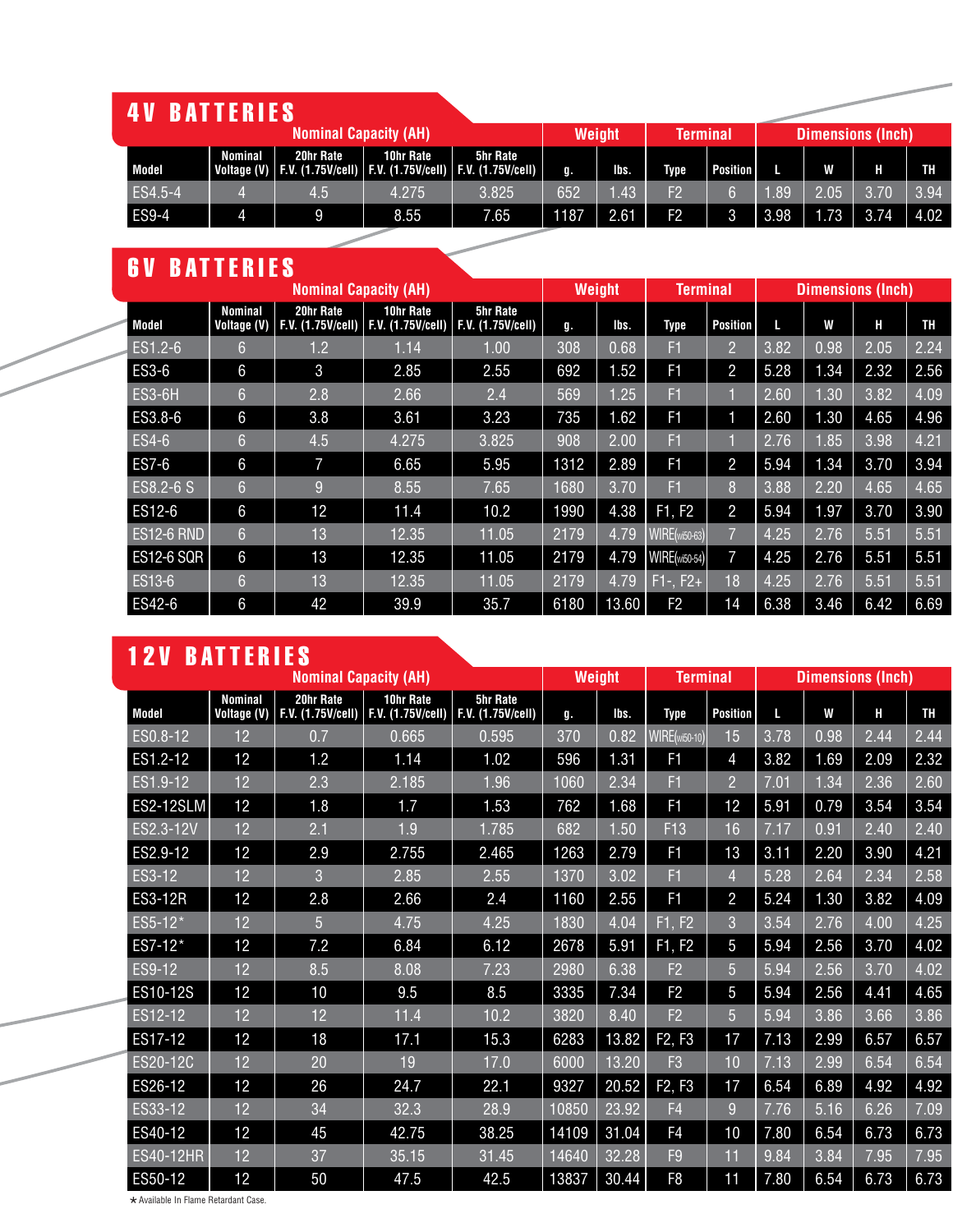# AGM SPECIFICATIONS

|     | Dimensions (mm) |    |     |                                                    |                                      |
|-----|-----------------|----|-----|----------------------------------------------------|--------------------------------------|
|     | W               | н  | TH  | <b>Maximum Discharge</b><br>Current (A) for 5 sec. | <b>Maximum Charge</b><br>Current (A) |
| 48  | 52              | 94 | 100 | 180                                                | 1.35                                 |
| 101 | 44              | 95 | 102 | 360                                                | 2.70                                 |

 $L$  **W**  $H$  **H** TH **Current (A)** for 5 sec.

**Dimensions (mm)**

70 47 101 107 180 1.35 151 34 94 100 280 2.10 98 56 118 118 360 2.70 151 50 94 99 240 3.60 108 | 70 | 140 | 140 | 520 | 3.90 108 | 70 | 140 | 140 | 520 | 3.90 108 | 70 | 140 | 140 | 520 | 3.90 162 88 163 170 1680 12.60

**Maximum Discharge** Maximum Charge<br>Current (A) for 5 sec. Current (A)

#### **BENEFITS**

- Maintenance-Free
- Valve Regulated
- Rugged, Compact Design
- Multiple Applications
- Float or Cycle Use
- **Low Self-Discharge**
- Lead Calcium Construction
- Absorbed Glass Mat
- **Tank Formed Plates**

#### ognized Co.<br>**MH16982** ISO 14001 ISO 9001

|                 | <b>AMBIENT TEMPERATURE</b> |                 |
|-----------------|----------------------------|-----------------|
| Charge          | <b>Discharge</b>           | Storage         |
| $0^{\circ}$ C   | -15°C                      | $-15^{\circ}$ C |
| $(32^{\circ}F)$ | $(5^{\circ}F)$             | $(5^{\circ}F)$  |
| $40^{\circ}$ C  | $50^{\circ}$ C             | $40^{\circ}$ C  |
| (104°F)         | $(122^{\circ}F)$           | (104°F)         |

#### TERMINAL POSITIONS



WARRANTY VOID IF OPENED OR IMPROPERLY CHARGED. Constant under or overcharging will damage any battery and shorten its life! Use a good constant potential, voltage-regulated charger. Do not charge in a sealed container.

**Charging Voltage for 4V Batteries at 68ºF** Standby Use: 4.5-4.6V **Charging Voltage for 6V Batteries at 68ºF** Cycle Use: 7.2-7.5V Standby Use: 6.75-6.9V

**Charging Voltage for 12V Batteries at 68ºF** Cycle Use: 14.4-15.0V Standby Use: 13.5-13.8V

**NON-SPILLABLE** by DOT (Department of Transportation), ICAO (International Commercial Airline Organization), and IATA (International Airline Transport Association) definitions.





|     | <b>Dimensions (mm)</b> |     |     |                                                    |                                      |  |
|-----|------------------------|-----|-----|----------------------------------------------------|--------------------------------------|--|
| L   | W                      | Н   | TH  | <b>Maximum Discharge</b><br>Current (A) for 5 sec. | <b>Maximum Charge</b><br>Current (A) |  |
| 96  | 25                     | 62  | 62  | 28                                                 | 0.21                                 |  |
| 97  | 43                     | 53  | 59  | 48                                                 | 0.36                                 |  |
| 178 | 34                     | 60  | 66  | 92                                                 | 0.69                                 |  |
| 150 | 21                     | 90  | 90  | 72                                                 | 0.54                                 |  |
| 182 | 23                     | 61  | 61  | $\overline{20}$                                    | 0.63                                 |  |
| 79  | 56                     | 99  | 107 | 116                                                | 0.87                                 |  |
| 134 | 67                     | 60  | 66  | 120                                                | 0.90                                 |  |
| 133 | 33                     | 97  | 104 | 112                                                | 0.84                                 |  |
| 90  | 70                     | 101 | 108 | 200                                                | 1.50                                 |  |
| 151 | 65                     | 94  | 102 | 288                                                | 2.16                                 |  |
| 151 | 65                     | 94  | 102 | 340                                                | 2.55                                 |  |
| 151 | 65                     | 112 | 118 | 400                                                | 3.00                                 |  |
| 151 | 98                     | 93  | 98  | 480                                                | 3.60                                 |  |
| 181 | 76                     | 167 | 167 | 720                                                | 5.40                                 |  |
| 181 | 76                     | 166 | 166 | 800                                                | 6.00                                 |  |
| 166 | 175                    | 125 | 125 | 1040                                               | 7.80                                 |  |
| 197 | 131                    | 159 | 180 | 1360                                               | 10.20                                |  |
| 198 | 166                    | 171 | 171 | 1800                                               | 13.50                                |  |
| 250 | 98                     | 202 | 202 | 1480                                               | 11.10                                |  |
| 198 | 166                    | 171 | 171 | 1000                                               | 15.00                                |  |



 $\frac{\oplus}{\Gamma}$ 

#### TERMINAL TYPE MM (INCH)



**Fig. 16 Fig. 17 Fig. 18**

97 | 25 | 52 | 57 | 48 | 0.36 134 | 34 | 59 | 65 | 120 | 0.90 66 33 97 104 112 0.84 66 33 118 126 152 1.14